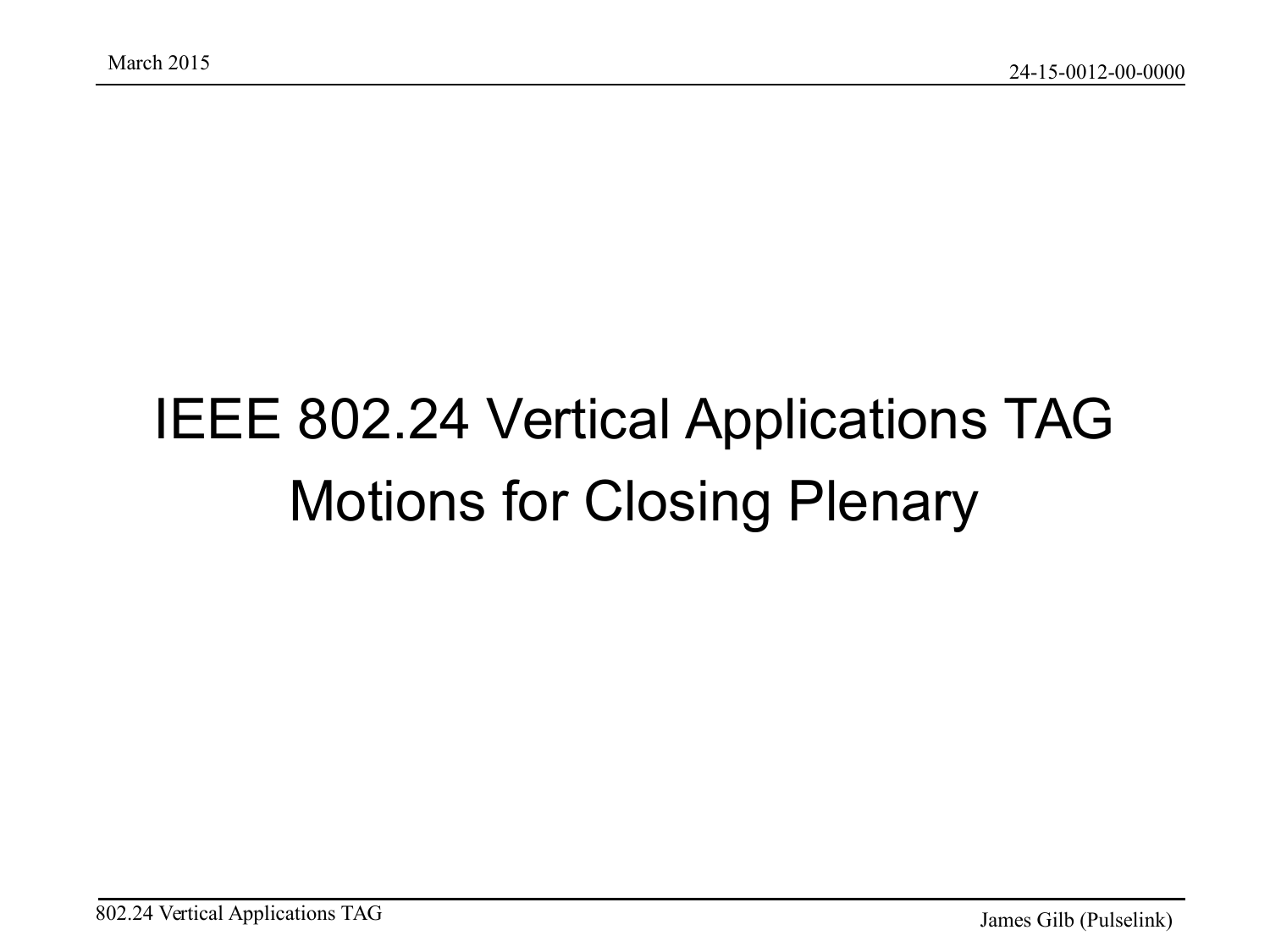## New 802.24 TAG Chair

- Motion: Confirm Tim Godfrey as 802.24 TAG Chair
- Note 1: Approval in the TAG was 6/0/0 y/n/a
- Note 2: Majority and 2/3 vote number requirements will change as a result
- Moved: Gilb
- Second: D'Ambrosia
- Tally: y/n/a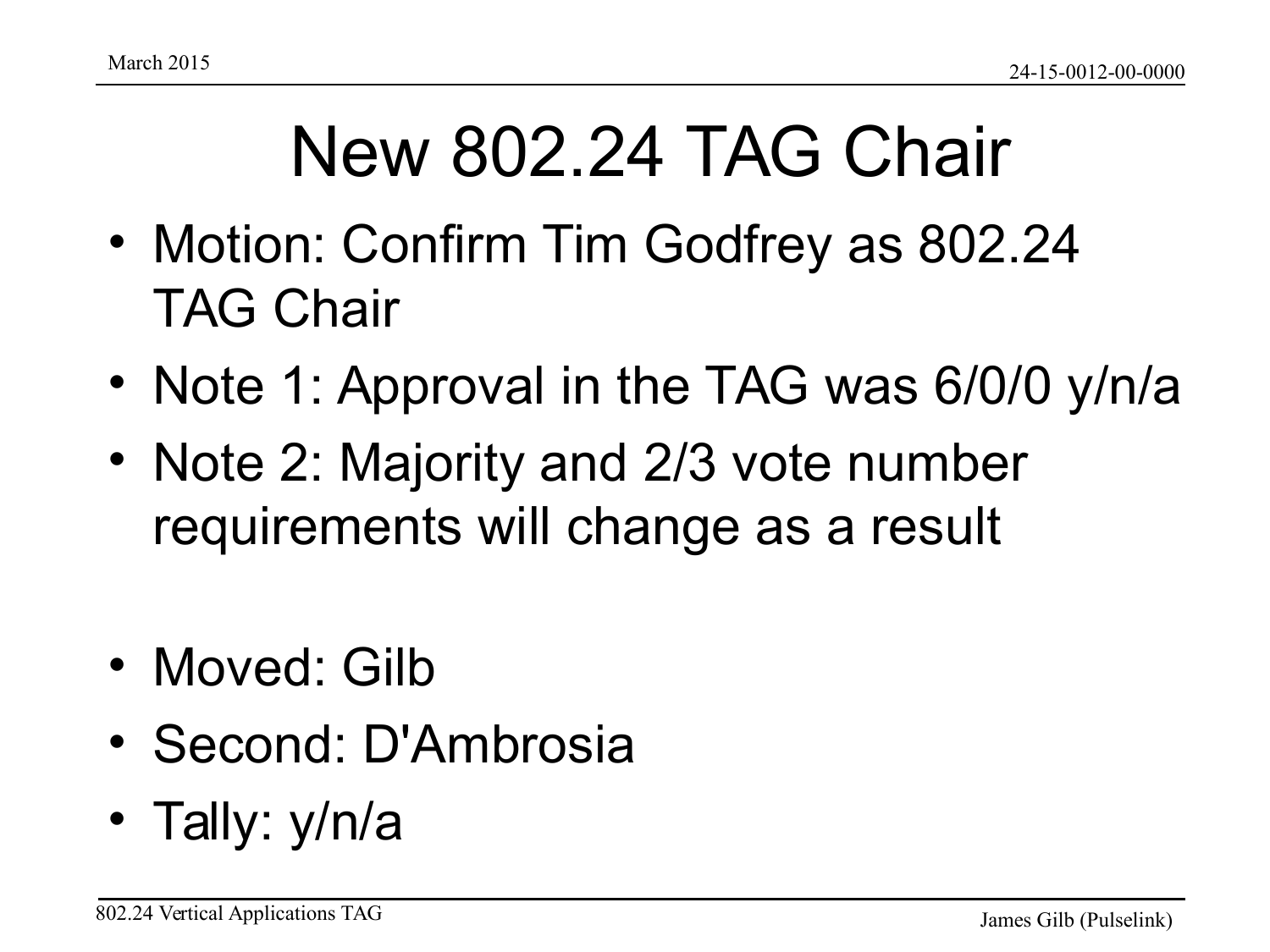#### 802.24.2 IoT Task Group Formation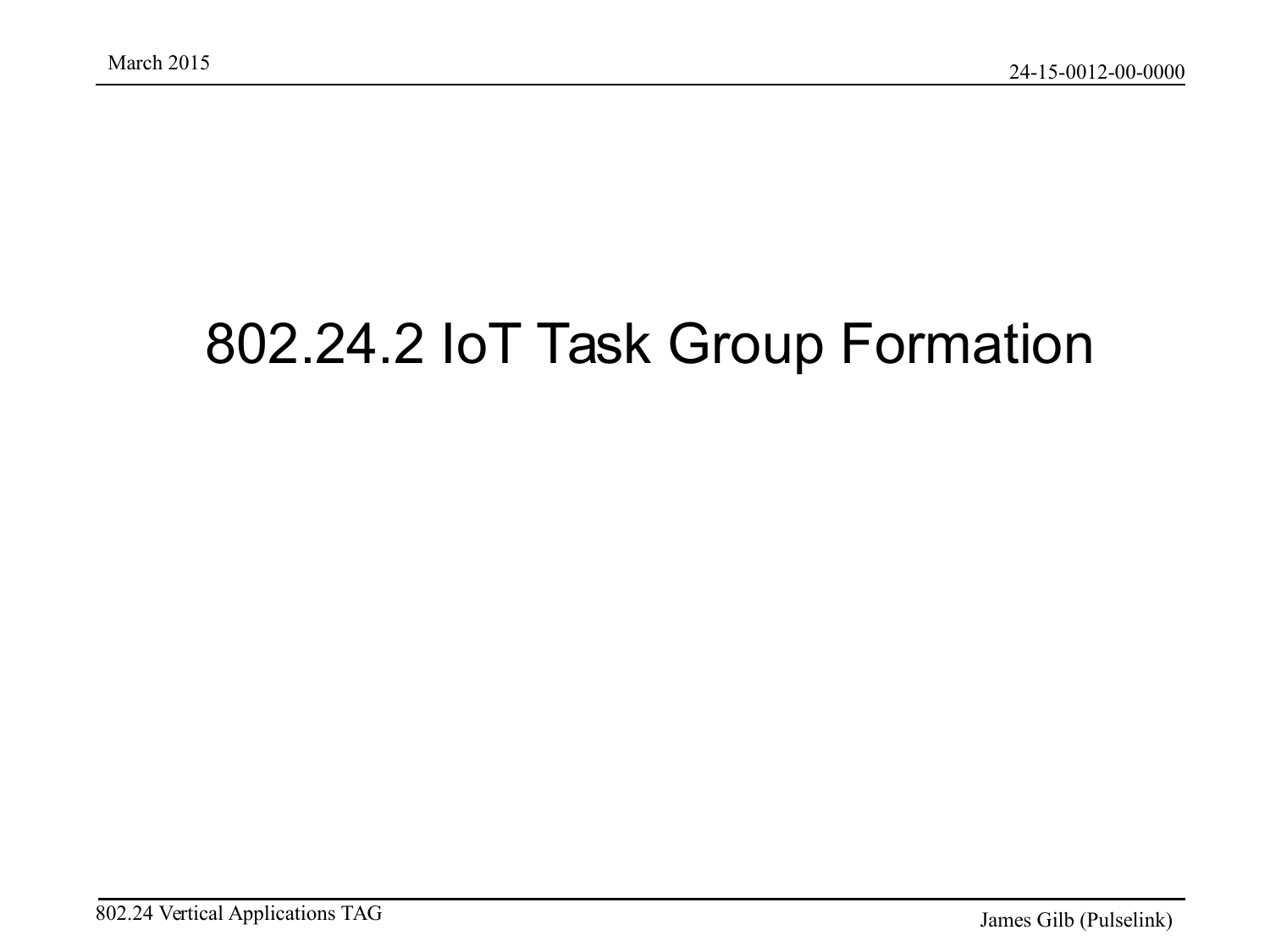## Background

- 802.24 has been hosting meetings for IoT cross 802 WG interest since March 2014.
- In July, the Executive Committee adopted rules for creating Task Groups in 802.24.
	- Currently, there is one 802.24 Task Group, 802.24.1 Smart Grid Task Group
- We now seek to create a new Task Group, IEEE 802.24.2 IoT Task Group
- Response to comment period in in 24-15- 0010-01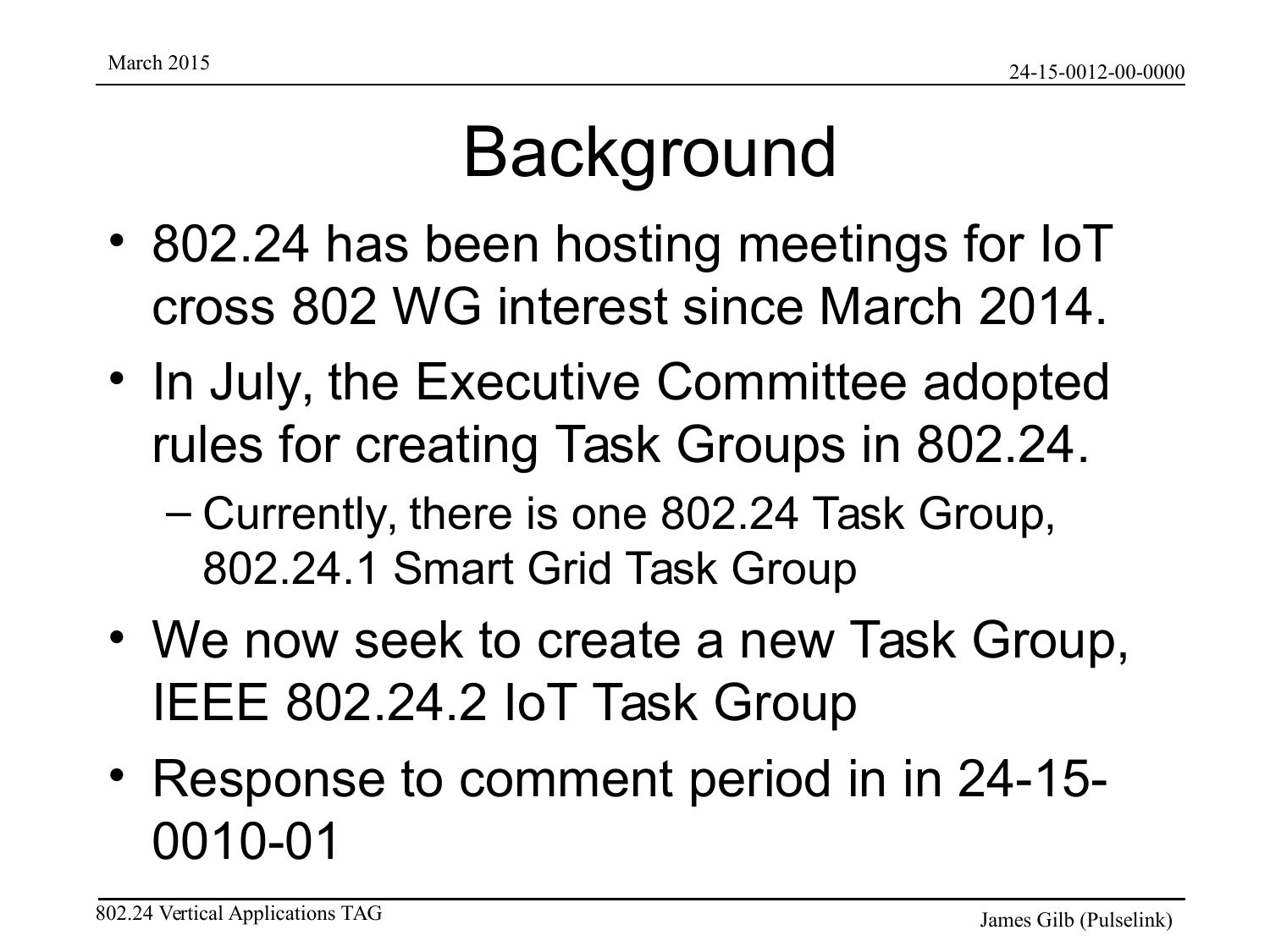# New TG process (1)

- An individual(s) requests time for a presentation (the best is a tutorial slot) that describes the new application category. The presentation should be:
	- Application focused
	- Supported by multiple members and multiple companies
- If the response from the presentation is favorable, the individual(s) requests that the IEEE 802.24 TAG form a subgroup to write a proposed TG scope document for that application category (the current form is 24-14-0014-01). Approval for forming a subgroup is a majority vote. The IEEE 802.24 TAG Chair will inform the Sponsor of the formation of the group.
- When the subgroup has achieved consensus, the Chair of the subgroup will make a motion to approve the proposed TG scope document in the IEEE 802.24 TAG. Approval requires a 75% majority vote according to the IEEE 802 LMSC Policies and Procedures.
- The IEEE 802.24 TAG Chair submits the proposed TG scope document to all IEEE 802 WGs for review following the review and comment process in the "Plenary review" subclause of IEEE 802 LMSC Operations Manual. Note that a PAR is not being created.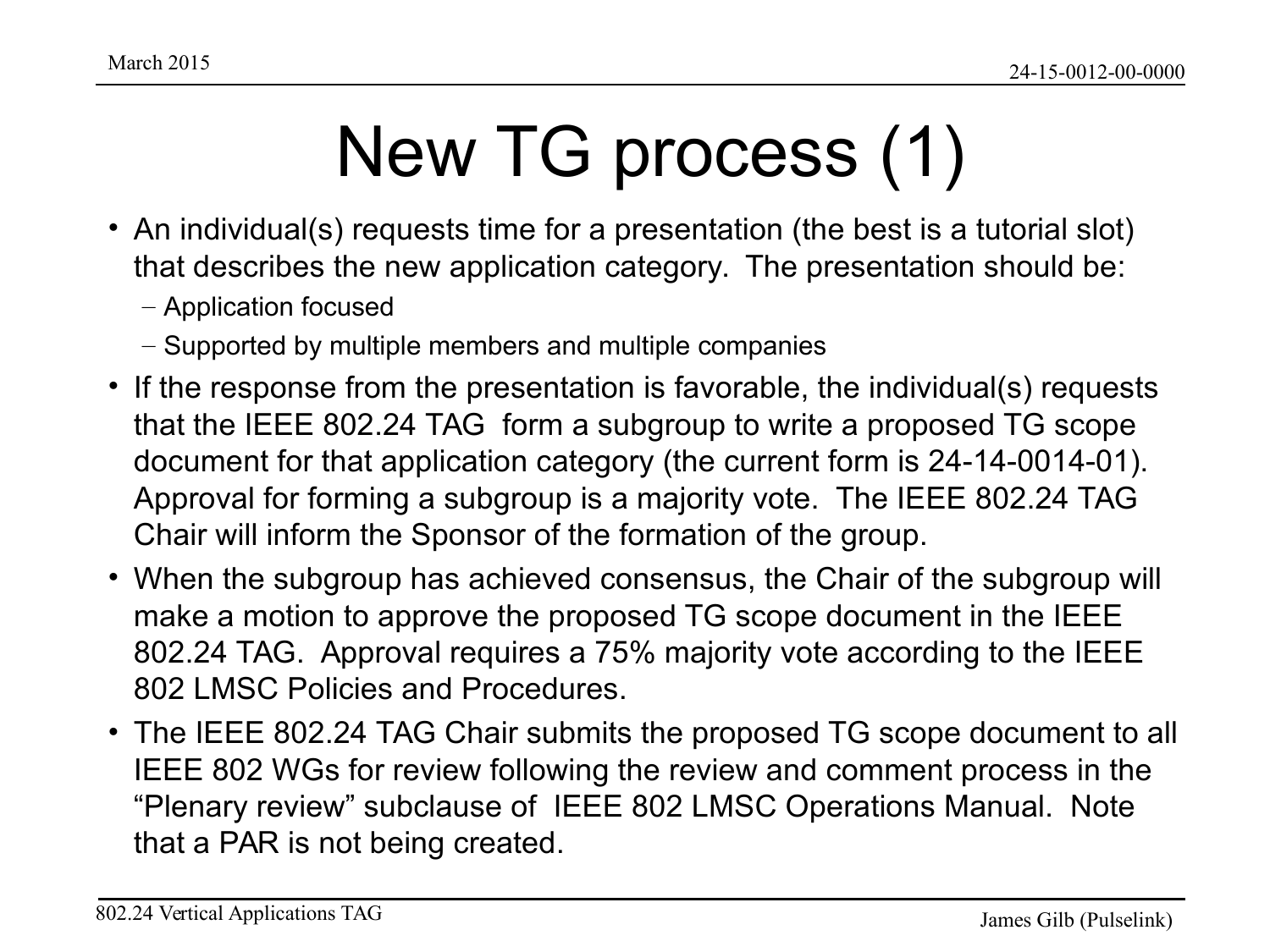## New TG process (2)

- The 802.24 subgroup gets a motion in a minimum of 2 IEEE 802 WGs (not TAGs) that expresses support for adding this application category. The WGs that approve the motion may identify specific topics of that application category that are relevant to that WG.
- The 802.24 chair brings a motion to the EC to approve adding the area to IEEE 802.24.
- If the EC approves the formation of the TG, the TG may begin operation immediately.
- The IEEE 802.24 TAG may request that the EC rescind the scope of a TG, thereby dissolving the TG.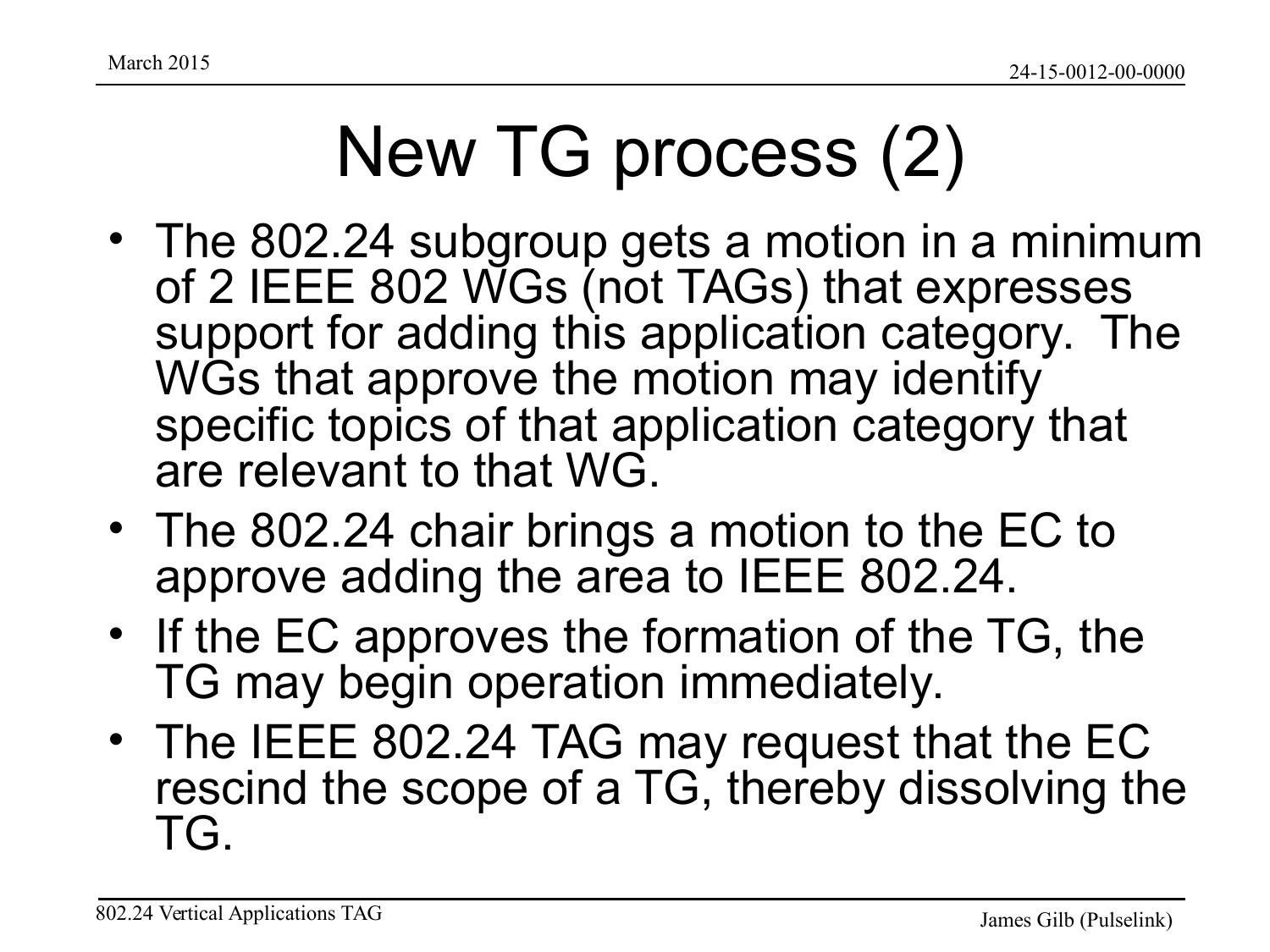## 802.3 Motion

- MOTION #2
- Moved: IEEE 802.3 working group supports the formation of the IEEE 802.24.2 IoT Task Group with the scope contained in document 24-15-0003-01.docx\*
- \*https://mentor.ieee.org/802.24/documents
- M: C. DiMinico S: J. D'Ambrosia
- Technical (≥75%)
- Y: 109, N: 0, A: 18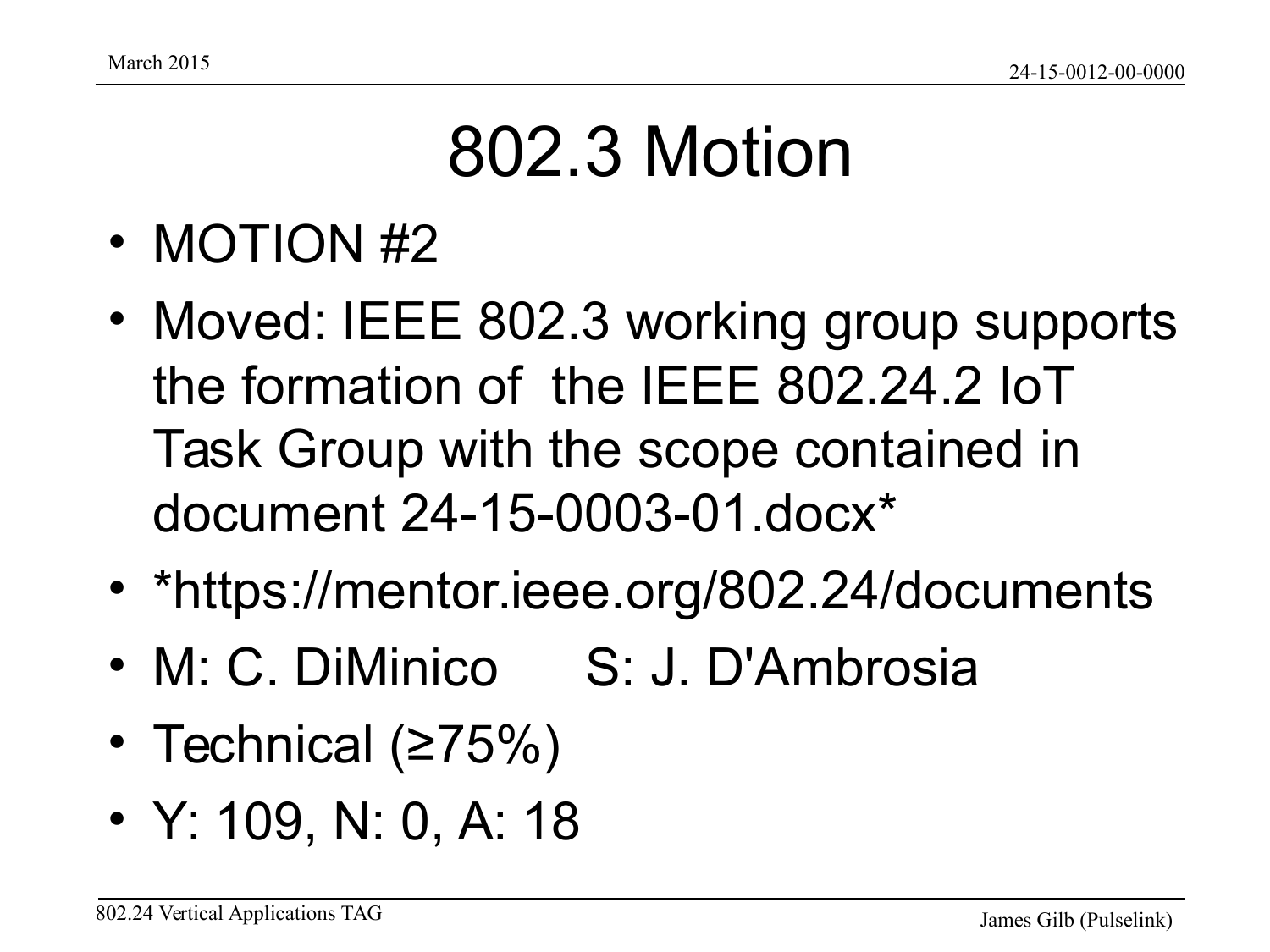- Moved: IEEE 802.15 WG supports the formation of IEEE 802.24 IoT Task Group with the proposed TG scope defined in 24- 15-0003-01-0000 or current version.
- Moved: Alfvin
- Seconded: Gilb
- Vote: 32/0/0 y/n/a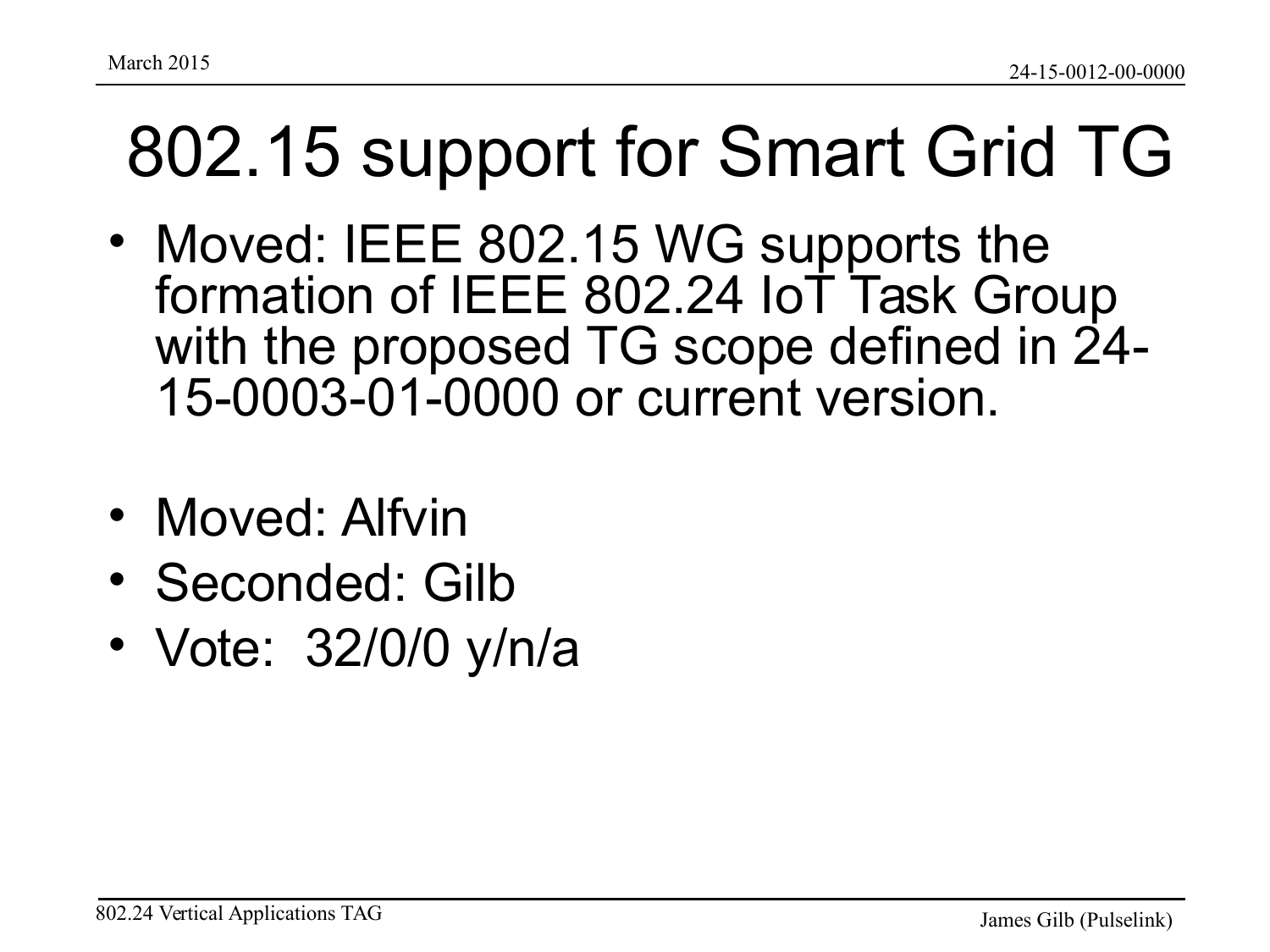### 802.21 Motion

- Moved: IEEE 802.21 working group supports the formation of the IEEE 802.24.2 IoT Task Group with the scope contained in document 24-15-0003-0.docx\*
- Moved: Yoshihiro Ohba
- Seconded: Lily Chen
- Vote: Y: 4 N: A: 1
- Motion Passes:
- \*https://mentor.ieee.org/802.24/documents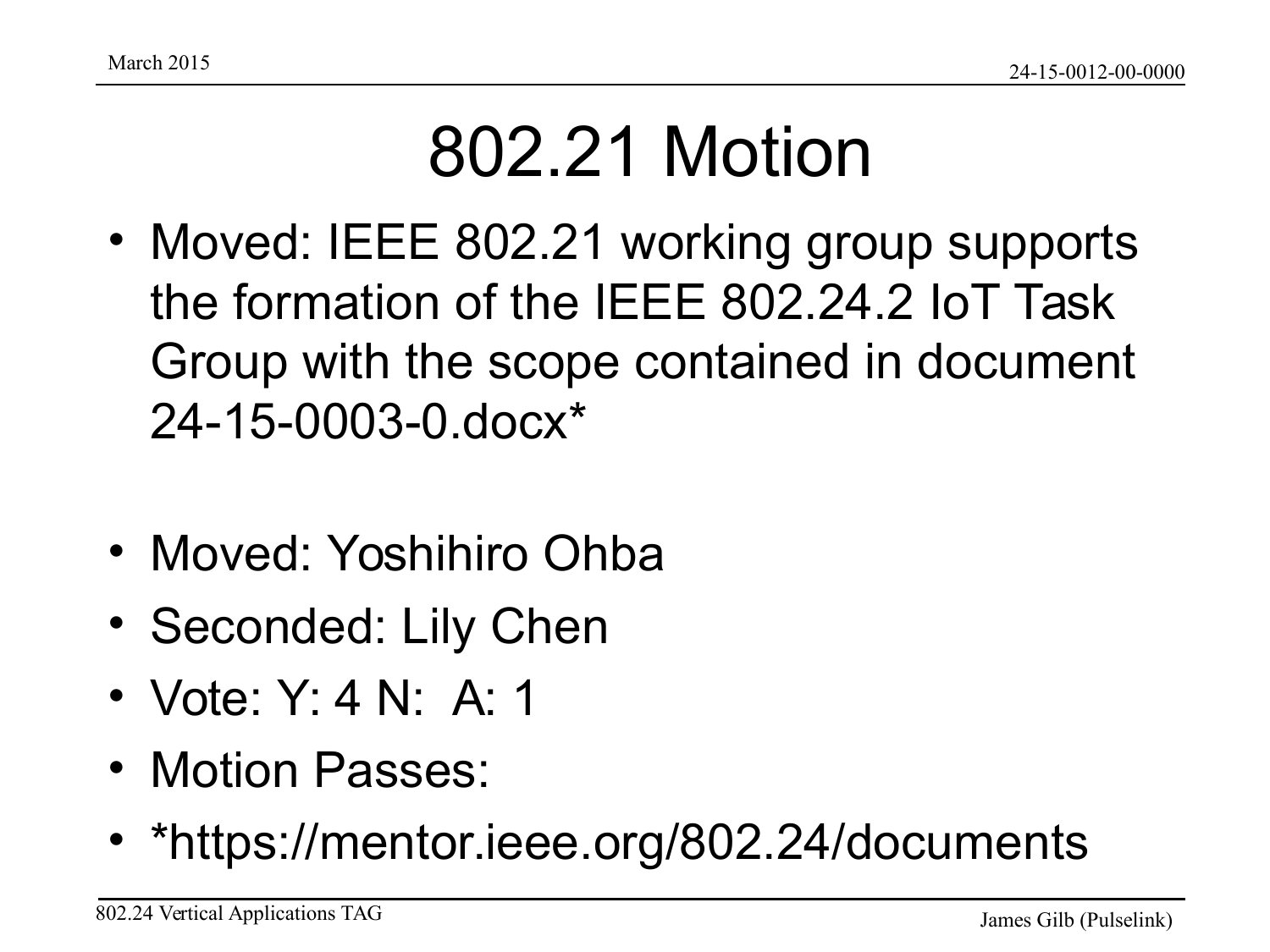#### 802.22 Motion

- Motion- 802.22 Approves the 802.24.2 IoT Task Group\*
- Move that the 802.22 working group supports the formation of the IEEE 802.24.2 IoT Task Group with the Scope contained in Document: 24-15-0003-01.docx
- $\bullet$   $\lt$ [https://mentor.ieee.org/802.24/dcn/15/24-15-0003-01-0000-i](https://mentor.ieee.org/802.24/dcn/15/24-15-0003-01-0000-iot-scope-form.docx) [ot-scope-form.docx](https://mentor.ieee.org/802.24/dcn/15/24-15-0003-01-0000-iot-scope-form.docx) >
- Move: Dr. Chang-woo Pyo
- Second: Dr. Gabriel Villardi
- For: 5, Against: 0, Abstain: 0

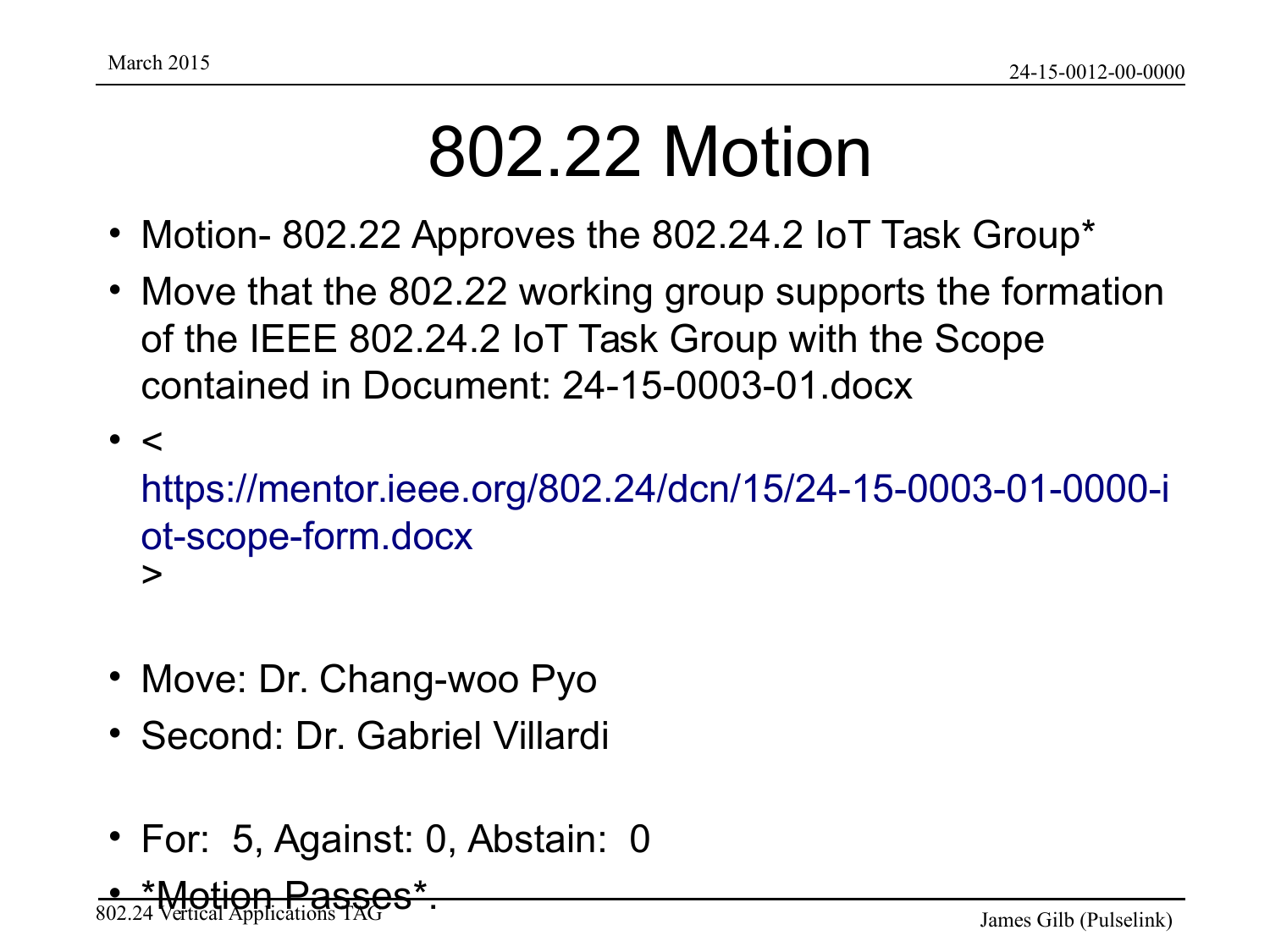## Motion in 802.24

- Request that the IEEE 802 EC approve the formation of the IEEE 802.24.2 IoT Task Group with the scope contained in document 24-15-0003-01. The 802.24 TAG Chair is authorized to make additional modifications to the scope as needed to reflect EC discussion at its closing meeting.
	- Moved: Steve Pope, Seconded: Chris DiMinico
	- $-9/0/1$  (y/n/a) (22 people in the room)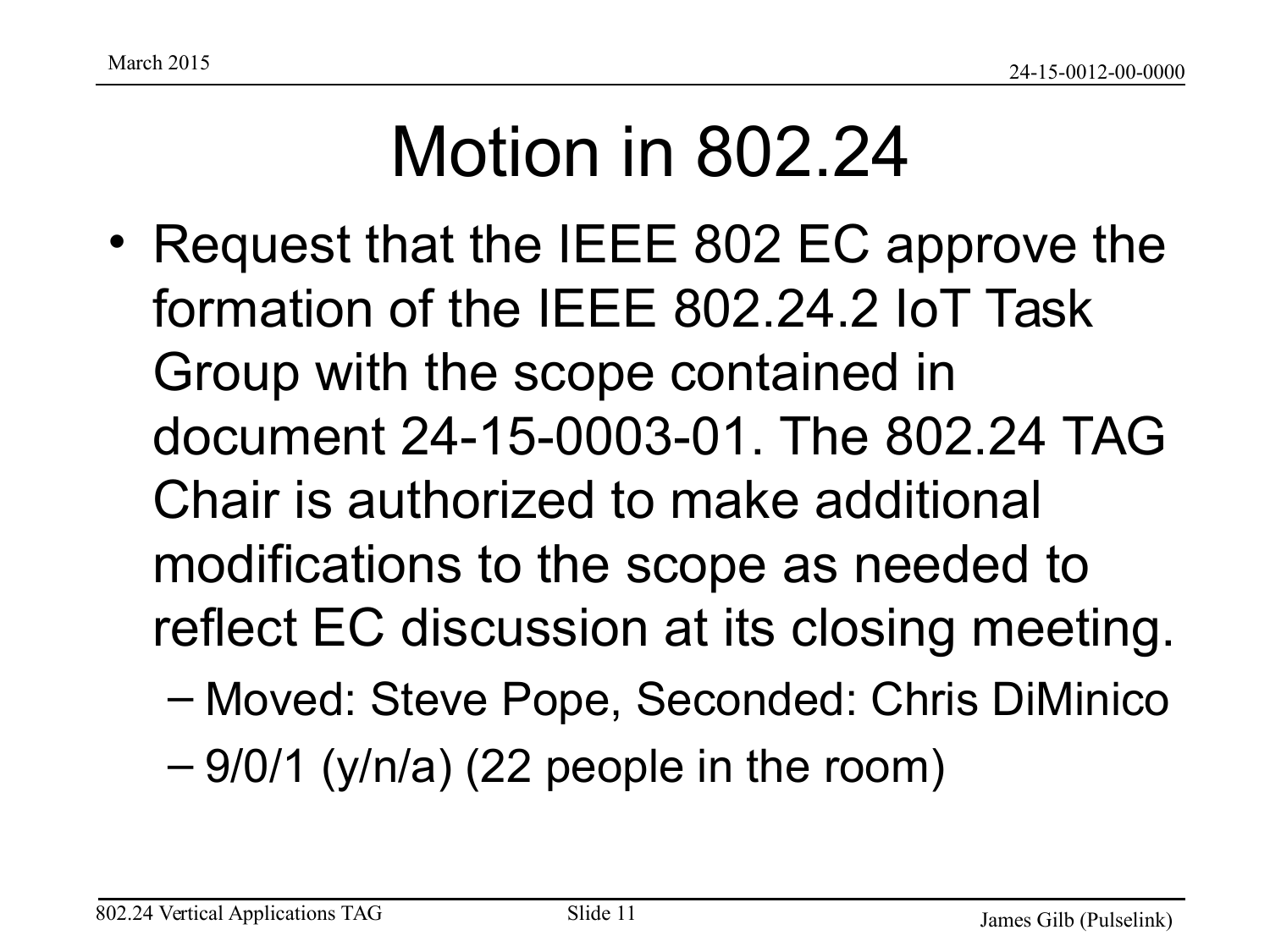### E C Motion

- Moved: The IEEE 802 EC approves the formation of the IoT Task Group in IEEE 802.24 with the scope given in document 24-15-0003-01.
- Moved: Gilb
- Seconded: Law